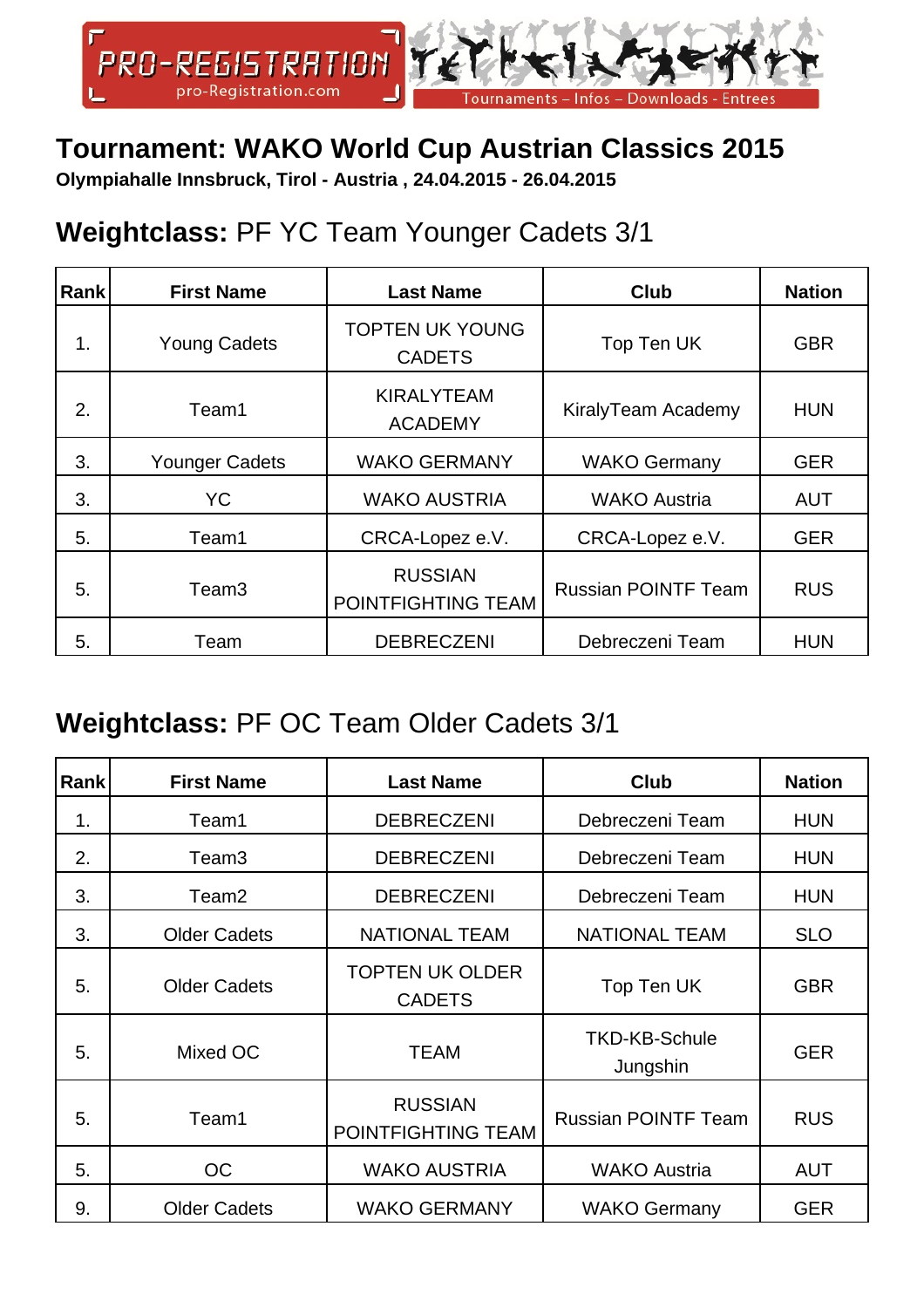# **Weightclass:** PF Junior Team Juniors 3/1

| Rankl | <b>First Name</b> | <b>Last Name</b>                      | <b>Club</b>                 | <b>Nation</b> |
|-------|-------------------|---------------------------------------|-----------------------------|---------------|
| 1.    | <b>JUNIOR</b>     | <b>TEAM LOMBARDIA</b>                 | <b>Team Lombardia</b>       | ITA           |
| 2.    | Junior            | <b>TOP TEN UK JUNIORS</b>             | Top Ten UK                  | <b>GBR</b>    |
| 3.    | <b>Juniors</b>    | <b>WAKO GERMANY</b>                   | <b>WAKO Germany</b>         | <b>GER</b>    |
| 3.    | Team <sub>2</sub> | <b>KIRALYTEAM</b><br><b>ACADEMY</b>   | KiralyTeam Academy          | <b>HUN</b>    |
| 5.    | Team <sub>2</sub> | <b>WAKO Germany</b>                   | <b>WAKO Germany</b>         | <b>GER</b>    |
| 5.    | Team1             | <b>BEST FIGHTER TEAM</b>              | <b>Best Fighter Team</b>    | ITA           |
| 5.    | <b>JUNIORS</b>    | <b>WAKO AUSTRIA</b>                   | <b>WAKO Austria</b>         | <b>AUT</b>    |
| 5.    | Team J            | <b>DEBRECZENI</b>                     | Debreczeni Team             | <b>HUN</b>    |
| 9.    | Jun Team          | <b>CHIKUDO MARTIAL</b><br><b>ARTS</b> | <b>Chikudo Martial Arts</b> | LIE           |

# **Weightclass:** PF Senior Team Seniors 3/1

| <b>Rank</b> | <b>First Name</b> | <b>Last Name</b>                     | Club                            | <b>Nation</b> |
|-------------|-------------------|--------------------------------------|---------------------------------|---------------|
| 1.          | Team4             | <b>KIRALYTEAM</b><br><b>ACADEMY</b>  | KiralyTeam Academy              | <b>HUN</b>    |
| 2.          | Team1             | <b>ASD AIKYA</b>                     | <b>ASD AIKYA</b>                | ITA           |
| 3.          | Team <sub>2</sub> | <b>BEST FIGHTER</b>                  | <b>Best Fighter Team</b>        | ITA           |
| 3.          | Team1             | <b>TOP TEN UK</b>                    | Top Ten UK                      | <b>GBR</b>    |
| 5.          | Team1             | <b>KICKBOXING ANDREA</b>             | <b>Kickboxing Andrea</b>        | <b>ITA</b>    |
| 5.          | Team1             | Kick-Box Verein Leipzig              | Kick-Box Verein Leipzig         | <b>GER</b>    |
| 5.          | Team              | <b>EUROPE SPORT</b><br><b>KARATE</b> | <b>MartialArtsSports Center</b> | <b>GER</b>    |
| 5.          | Team              | <b>TOP TEN GERMANY</b>               | <b>Top Ten Germany</b>          | <b>GER</b>    |
| 9.          | Team 1            | <b>SWISS TEAM</b>                    | <b>Swiss Team</b>               | SUI           |
| 9.          | Team1             | <b>KSW Police Poland</b>             | <b>KSW Police Poland</b>        | <b>POL</b>    |
| 9.          | <b>SENIOR</b>     | <b>NATIONAL TEAM</b>                 | <b>NATIONAL TEAM</b>            | <b>SLO</b>    |
| 9.          | <b>SENIORS</b>    | <b>WAKO AUSTRIA</b>                  | <b>WAKO Austria</b>             | <b>AUT</b>    |